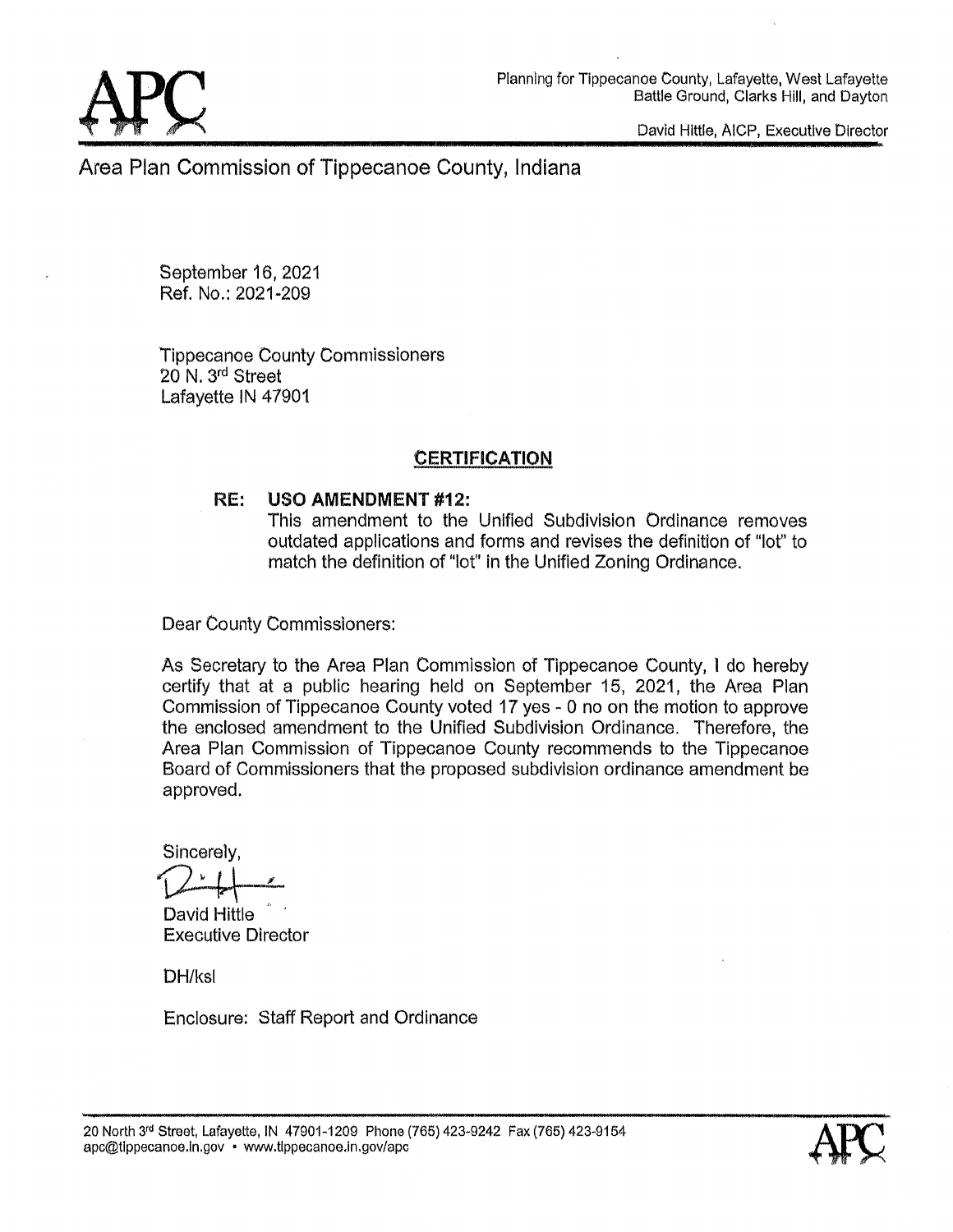# ORDINANCE NO. 2021 - 30-CM

### AN ORDINANCE TO AMEND THE SUBDIVISION ORDINANCE OF TIPPECANOE **COUNTY, lNDIANA, NO.** 79-31

# BE IT ORDAINED BY THE BGARD OF **COUNTY** COMMISSIONERS OF **TIPPECANOE COUNTY, INDIANA,** THAT THE UNIFIED **SUBDIVISION**  ORDINANCE, BEING A SEPARATE ORDINANCE AND NOT PART OF **A**  UNIFIED COUNTY **CODE** IS HEREBY AMENDED AS FOLLOWS: **COMMISSION COMMISSION CONSERVIES THE STIPPECANOE COUNTY, IT<br>COMMISSION BY THE BOARD OF CANOE COUNTY, INDIANA, THANCE, BEING A SEPARATE OF<br>ED COUNTY CODE IS HEREBY AM<br>DIN 1. Replace Appendix A. A-1 with the Following is a**

**Section** 1. Replace Appendix A. A~1 with the following:

- A.2 Following is a list of forms that are required by the provisions of this ordinance that are found in and are a part of the Bylaws of the Area Plan, Commission of Tippecanoe County;
	- Application for Majcr Sketch Plan, Review and Certificate
	- Application for Primary Approval of a Major Preliminary Plat
	- Application for Major Construction Plan Approval
	- Application for Secondary Approval of **a** Major Final Plat
	- Application for Minor 8ketch Plan. Review, **Primary** Approval and **Certificate**
	- Application for Secondary Approval of a Minor Final Plat
	- Application for Rural Estate Sketch **Plan,** Review and Certificate
	- Application for Primary Approval of a Rural Estate Preliminary Plat
	- Application for Rural Estate **Construction** Plan Approval  $\bullet$
	- Application for Secondary Approval of a Rural Estate Final Plat
	- Application for a Two-Year Primary Approval Extension
	- Request to Authorize a Belated Two-Year Primary Approval Extension Application
	- Request for Variance from the Unified Subdivision Ordinance
	- Notice of **Public** Hearing on Subdivision Plat
	- **Notice** of **Public** Hearing Release Form
	- Sign Posting Affidavit  $\bullet$
	- Notice to **Interested** Parties
	- Affidavit of Notice to lntereated Parties for Subdivision Approval,

Following is **a** list of the certificates and forms found in this appendix that are required by the provisions of this ordinance:

- Certificate of Approval;
- (10) C<br>(11) F<br>(12) L<br>(13) C<br>(15) F Parcelization **Certificate;**
- Land Surveyor's Certificate;
- Dedication Certificate;
- Subdivision Performance Bond;
- Performance Bond Secured by Deposit;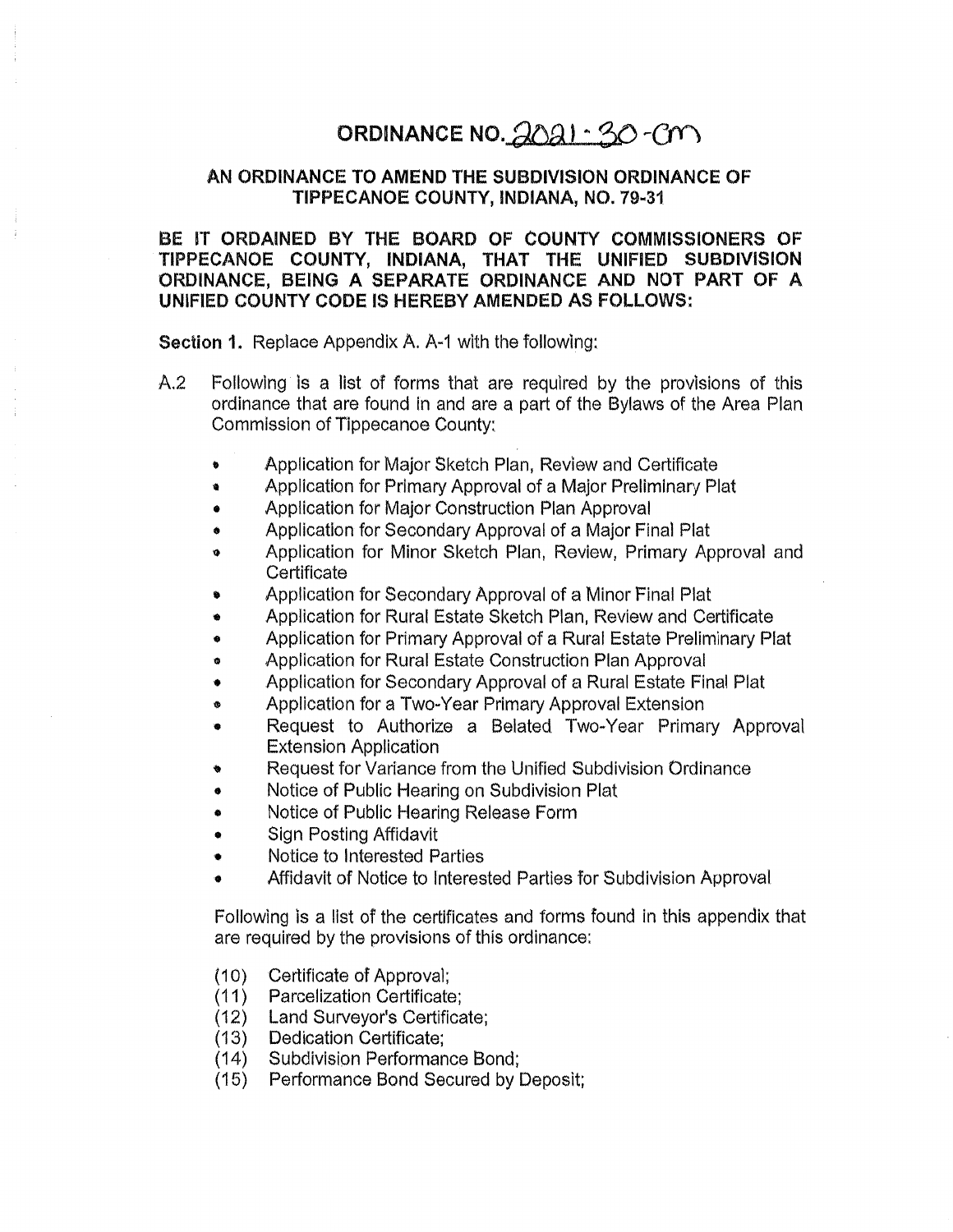- (16) lrrevocable Letter of Credit; and.
- (17) Maintenance Bond.

Section 2. In Section 2.2 Words and Terms Defined, replace the definition of LOT with the following:

LOT (WEST LAFAYETTE, TIPPECANOE COUNTY, DAYTON, BATTLE **GROUND,** CLARKS HILL). Either:

- (1) (a) a piece of land, the location, shape and size of which have been established by a recorded plat, subdivision or planned development; or'
	- (b) any part of that piece of land where a division has been made by *a*  document recorded prior to **July** 1, 1978, and in Clarke Hill, April 1, 1996; or
	- (c) an area of land exclusive of platted streets **that** includea platted lots, or parts of platted lots that are used as **one,** in single ownership, that is in a plat recorded prior to **July** 1, 1978, having access, from a public street approved by the Administrative Officer.

and which shall include any adjacent area of land added to that piece of land by either the vacation of a public way, or an exempt division as permitted by the Unified Subdivision **Ordinance,** or a document recorded prior to **July** 1, 1978, and in Clarke Hill, April 1, 1996; or

- (2) a piece of land, not in a recorded plat, subdivision or planned development, the location, shape and size of which are determined by:
	- (a) the legal description in the last recorded document prior to **July** 1, 1978, and in Clarks **Hill,** April 1, 1996; or thereafter by
	- (b) the legal deacription in the last recorded document made as an exempt division or parcelization under the then applicable Subdivision Ordinance;

and which shall include any adjacent area of land added to that piece of land by either vacation of public way or an exempt division as permitted by the Unified Subdivision Ordinance. (This does not **include** the term mobile home park/manufactured home community lot which is defined separately.)

LOT (LAFAYETTE). An area of land exclusive of street areas but including adjacent areas that are used as one, having an access from *a* public street approved by the Administrative Officer.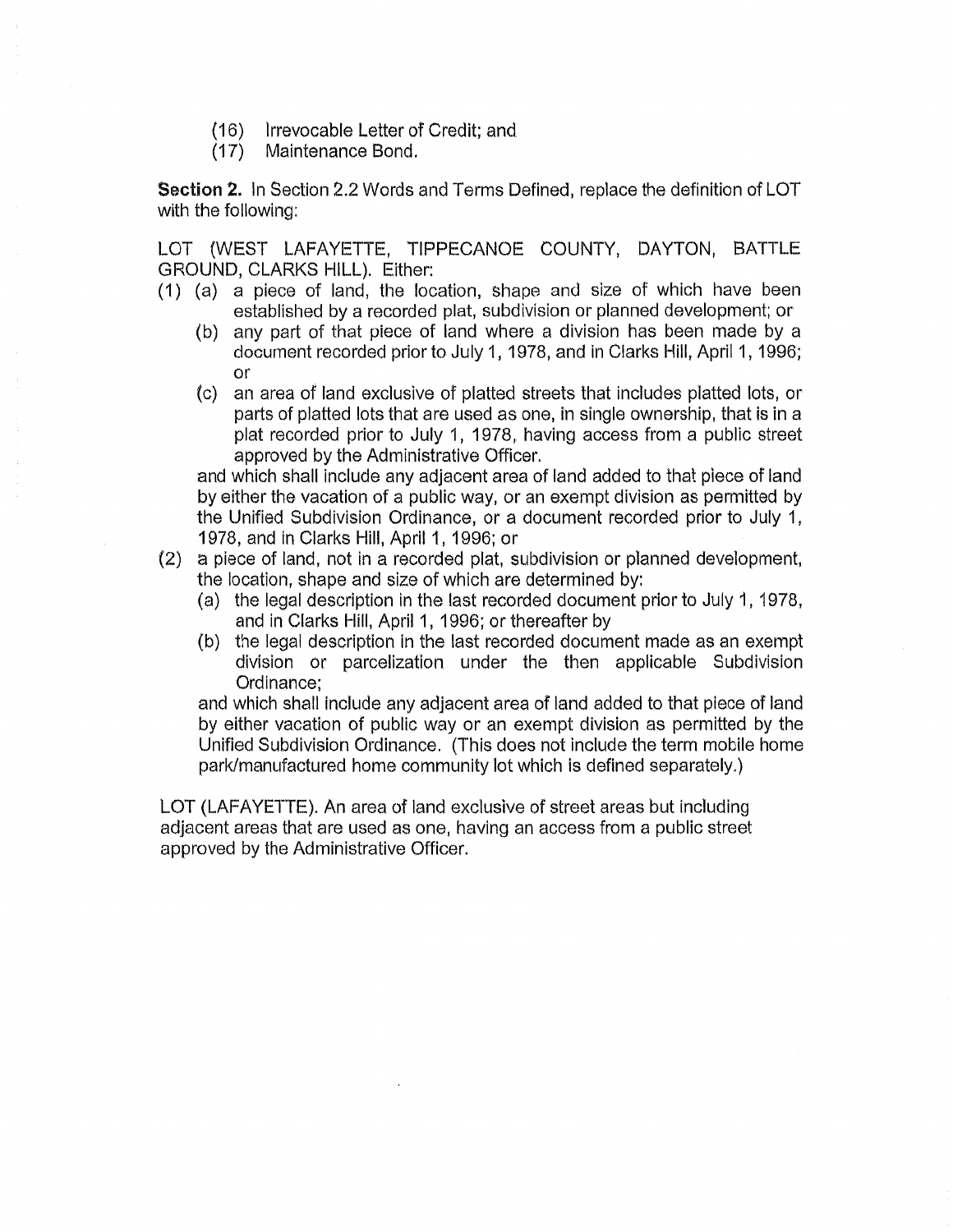**(Adogted Ang Passed) (Denied) ythé Board Of Commissioners of Tippecanoe County, Indiana, this '4 yday of Qg'gtgmfi** , **2021.** 

VOTE:

Thomas P. Murtaugh, President David S. Byers, Vice President  $-10 - 4 - 21$ *'* Tracy Brown, Member

ATTEST:

Wallach *Nostin es*<br>Robert A. Prentinga, Auditor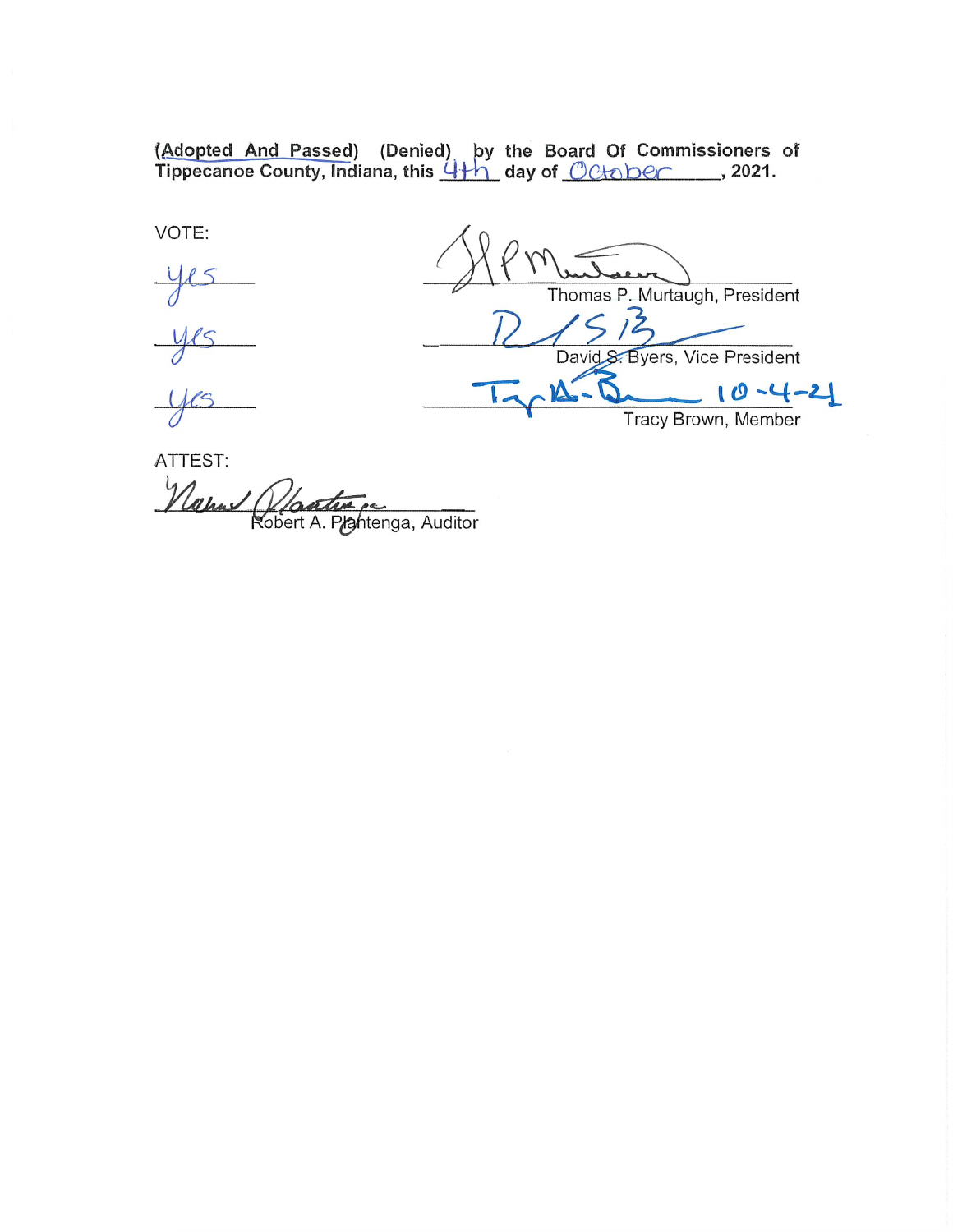# **Unified Subdivision** Ordinance **Amendment** #12 UPDATED **APPLICATIONS,** FORMS AND **DEFINITION** OF LOT

**Staff Report September** 9, 2021

### NEW AND UPDATED USO **APPLICATION** FORMS:

**Most** of our required subdivision forms reside In Appendix A of the Unified **Subdivision**  Ordinance (USO), **including** public hearing ferms for legal ads. **notices** to **interested**  parties and sign posting. Over the years we have added subdivision replacement public hearing forms to the APC Bylaws without removing the old ones in the USO. This has caused *some* confusion even though **Section** A2 states at the end of Appendix A

The *Commission shall determine* the *need for,* and the *form* of any *additional* or *amended applications, requests for plat approval, notices, affidavits, certificates, endorsements* and *Instruments* as may be *required* In the *enforcement* of the *regulations* of *this ordinance.* 

All the current required forms are on our **website. However,** we have needed to revise and add to the subdivision application **forms** for some time. Specifically, construction plan forms are needed, as well as Rural Estate, primary approval extension. and variance application forms. Staff has new updated and created new **application** forms in keeping with the revisions to the USO over the years. **These** thirteen new forms are listed in the **attached** ordinance amendment. All are fillable PDF **documents** that can be edited, saved and printed for submission. As of **last** month's amendment, these new forms are now part of the APC Bylaws. This USO amendment **will** remove the old forms from Appendix A in the subdivision ordinance and point to the new forms in the ByIaws.

### USO LOT DEFINITION SYNCED **WITH** THE UZO

For many years the vague definition of LOT" in the Unified Subdivision Ordinance has not been synchronized with the Unified Zoning Ordinance (UZO). Technically, **this** has not been a problem since the U20 provisions always control ovar the USO (see USO Section 1.7-2-a). However, because the definition of LOT has recently been amended in the U20 and because the USO required. the **application** forms amendment. staff **felt** it appropriate to **finally** bring this crucial definition in the USO up to **date** and avoid any future misunderstanding.

### STAFF RECOMMENDATION:

Approval

<sup>\*</sup> *LOT. A tract, plot, portion* of *a subdivision, parcel,* or *other piece* of *land intended* as *a unit* for the *purpose, whether Immediate* or *future,* of *transfer* of *ownership* or of *building development.*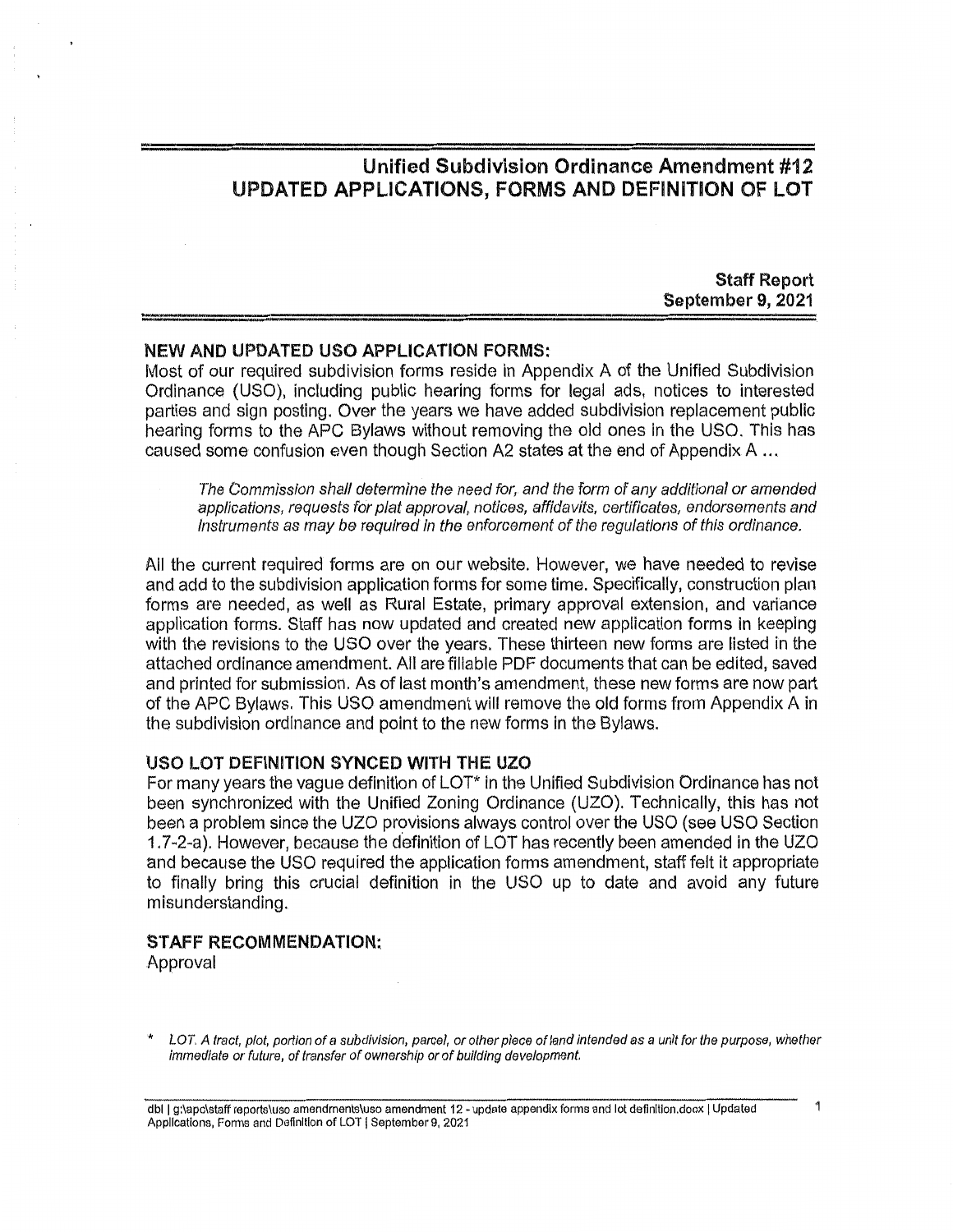# ORDINANCE NO.

### AN ORDINANCE AMENDING **CHAPTER**  OF ORDINANCE NO. BEING THE UNIFIED SUBDIVISION ORDINANCE OF TIPPECANOE **COUNTY.**

Be it **ordained** by the (County **Commissioners** of Tippecanoe **County, Indiana;** the **Common Council** of the **City** of **Lafayette,** Indiana; the Common **Council** of the **City** of West Lafayette, Indiana; the Town Council of the Town of Battle Ground, Indiana; the Town Council of the Town of **Dayton,** Indiana; and the Town **Council** of Clarks Hill, Indiana), **that** Ordinance No. **,** being the Unified Subdivision Ordinance of Tippecanoe County is hereby amended as follows: **OR**<br> **AN ORD**<br> **BEING TI**<br> **ordained** by the (Conception Council of the Cit<br>
Lafayette, Indiana; the Council of the Town<br>
a), that Ordinance<br>
canoe County is here **bon 1.** Replace Appene<br>
Following is a list of for<br>
are f

**Section** 1. Replace Appendix A. A—1 **with** the following:

- A.1 Following is a list of forms that are required by the provisions of this **ardinance that**  are found **In** and are a part of the Bylaws of the Area Plan **Commission** of
	- Application for Major Sketch. Plan. Review and Certificate
	- **Application** for Primary Approval of *a* Major **Preliminary** Plat  $\bullet$
	- **Application** for Major **Construction** Plan Approval ٠
	- Application for Secondary Approval of a Major Final Plat  $\bullet$
	- Application for Minor Sketch Plan, Review, Primary Approval and Certificate  $\bullet$
	- Application for Secondary Approval of *a* Minor Final Plat  $\bullet$
	- Application for Rural Estate Sketch Plan, Review and Certificate  $\pmb{\circ}$
	- **Application** for Primary Approval of a Rural Estate Preliminary Plat
	- Application for Rural Estate **Construction** Plan Approval
	- **Application** for Secondary Approval of a Rural Estate Final Plat  $\bullet$
	- Application for a Two~Year Primary Approval **Extension**   $\bullet$
	- Request to Authorize a Belated Two-Year Primary Approval Extension  $\bullet$ Application
	- Request for Variance from the Unified **Subdivision** Ordinance
	- Notice of Public Hearing on Subdivision Plat  $\bullet$
	- **Notice** of **Public** Hearing Release Form ۰
	- **Sign** Posting Affidavit
	- Notice to Interested **Parties**
	- Affidavit of Notice to **Interested** Parties for Subdivision Approval

Following is *a* list of the certificates and forms found in **this** appendix that are required by the provisions of this ordinance:

- (10) Certificate of Approval;
- (11) Parcelization Certificate;

dbl | g:\apc\staff reports\uso amendments\uso amendment 12 - update appendix forms and lot definition.docx | Updated <sup>2</sup> Applicatlons. Forms and Definition of LOT [September 9. 2021